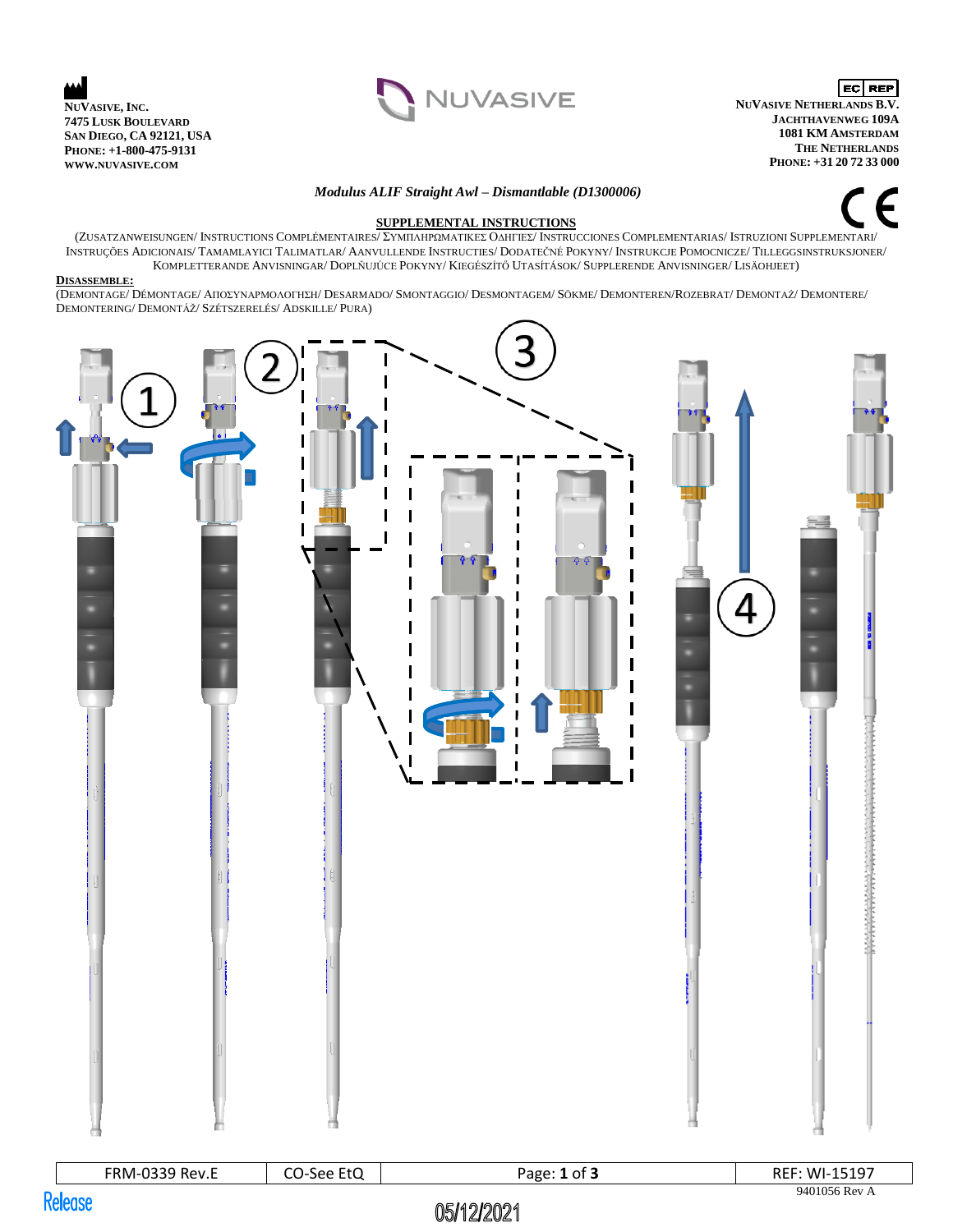



**ECREP NUVASIVE NETHERLANDS B.V. JACHTHAVENWEG 109A 1081 KM AMSTERDAM THE NETHERLANDS PHONE: +31 20 72 33 000**

## *Modulus ALIF Straight Awl – Dismantlable (D1300006)*

**SUPPLEMENTAL INSTRUCTIONS**

CE

#### **ASSEMBLE/REASSEMBLE:**

(ZUSAMMENBAU/ERNEUTER ZUSAMMENBAU, MONTAGE/REMONTAGE, ΣΥΝΑΡΜΟΛΟΓΗΣΗ/ΕΠΑΝΑΣΥΝΑΡΜΟΛΟΓΗΣΗ, ARMADO/REARMADO, MONTAGGIO/RIMONTAGGIO, MONTAGEM/NOVA MONTAGEM, BIRLEŞTIRME/YENIDEN BIRLEŞTIRME, MONTEREN/HERMONTEREN, SESTAVIT/OPĚT SESTAVIT, MONTAŻ/MONTAŻ PONOWNY, MONTERE/REMONTERE, MONTERA/ÅTERMONTERA, MONTÁŽ/OPÄTOVNÁ MONTÁŽ, ÖSSZESZERELÉS / ISMÉTELT ÖSSZESZERELÉS, MONTERE/REMONTERE, KOKOA/KOKOA UUDELLEEN)



# 05/12/2021